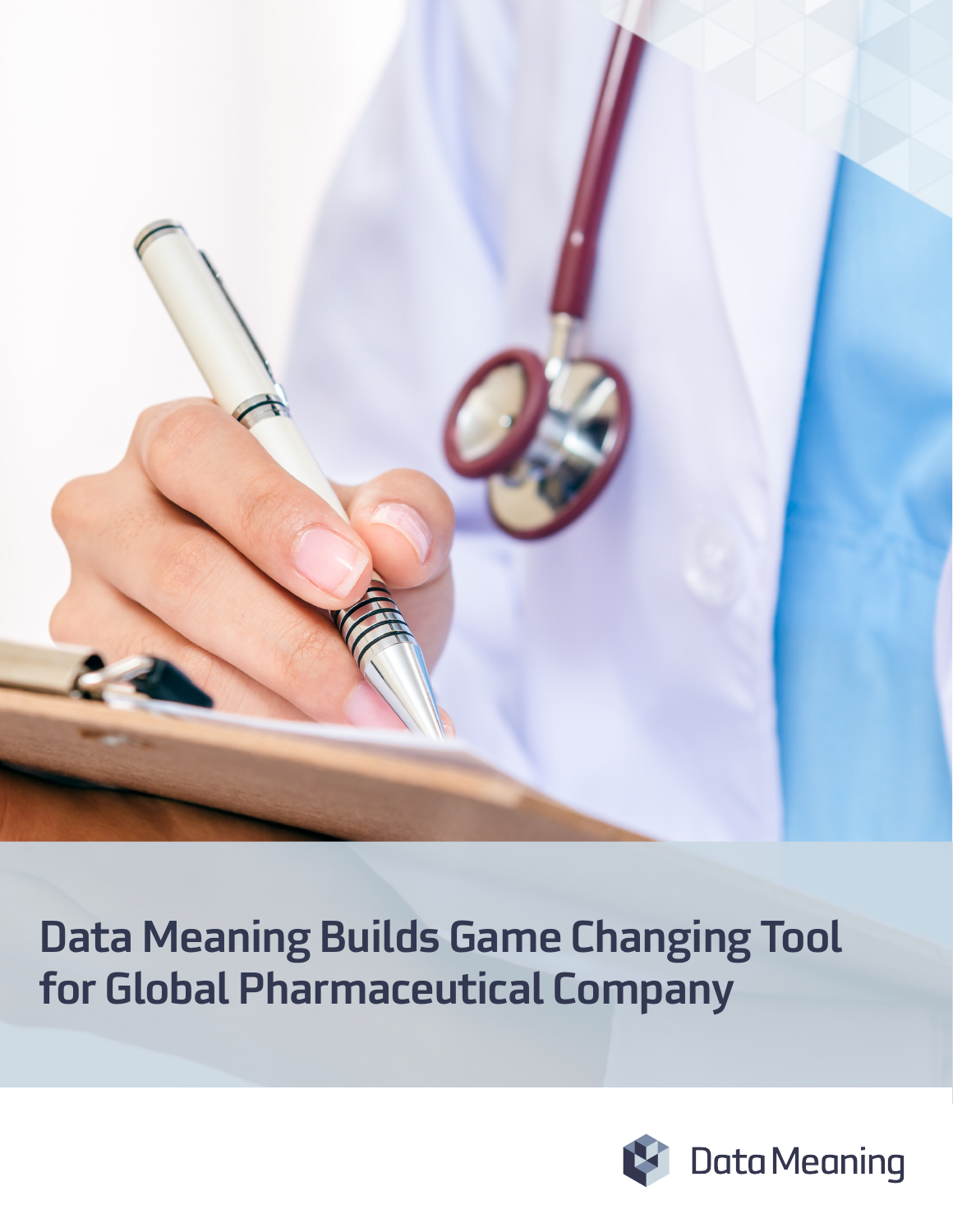# Brand Opportunity Tool Delivers Intelligence Quickly and Directly to Sales Reps

### Business Challenge

For large pharmaceutical companies, sales of prescription brand drugs are critical to profitability. To increase brand sales, they traditionally send out field reps to educate physicians about their products, leaving behind samples and literature. For a sale to occur, the physician must prescribe the brand drug for the patient. Although the pharmaceutical company knows about overall sales for their drug, they do not know which doctors are prescribing which drugs. Brand managers have no way to tell which physicians do not prescribe their drug so they cannot target them for special sales attention. Data Meaning used their expertise with business intelligence (BI) tools to deploy a game changing solution to this challenge for one global pharmaceutical company.

### Prescribing Habits

The Data Meaning client in this case is a global, innovation-driven, integrated pharmaceutical company. The company purchases market intelligence from a leading provider to the pharmaceutical industry that reports drug prescriptions for every physician in the United States. In 2003, a brand manager in the company realized that the external market intelligence data could be leveraged with internal data to unlock the secrets of physician prescribing and deliver a game-changing tool to boost brand drug sales. The solution required a BI tool that delivers report data to sales reps quickly and directly.

## The Brand Opportunity Tool

The pharmaceutical company called this report the Brand Opportunity Tool and sought a firm with expertise using MicroStrategy BI tools to build the report. The brand manager wanted a rapid deployment in order to make an immediate impact on sales. They chose Data Meaning to build their game-changing tool for the following reasons:

- Data Meaning consultants are experts in developing BI with MicroStrategy tools. They offer particular expertise in delivering targeted reports and delivering reports directly into client portals.
- The company could start the project immediately.
- Data Meaning was able to deliver results in less than four months.
- The Data Meaning "expert only" approach to consulting involves lower overhead than larger consulting firms and is therefore less expensive.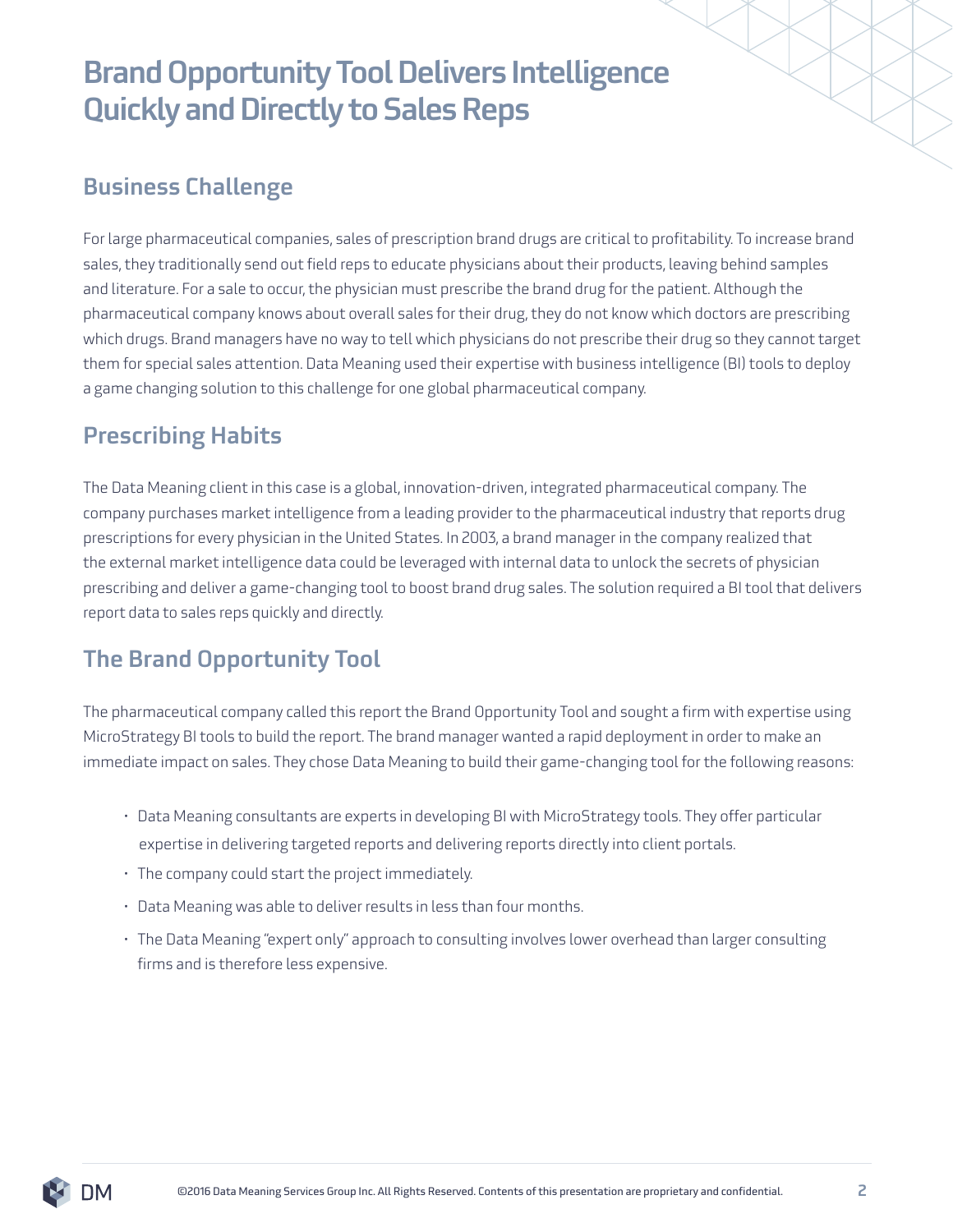# Brand Opportunity Tool Delivers Intelligence Quickly and Directly to Sales Reps

### Game Changing Solution

The Brand Opportunity Tool captures external physician prescription data and then cross-references the data by the company's sales rep territories. The power of the tool is that each rep can see the drug prescriptions in their territory by physician and target those physicians that are not prescribing the company brand. The focused attention on target physicians increases their prescriptions and boosts sales. The resulting sales effort is also far more efficient and direct than the previously used method. The Brand Opportunity Tool proved to be an important, game-changing solution for drug sales. Data Meaning delivered the tool within four months, used their BI tools expertise to customize the output for each sales rep and make it available quickly and directly through the company portal.

## Custom Reports for 2000 Sales Reps

Data Meaning built the solution to deliver custom reports for all 2000 sales reps via the client's internal portal. Data Meaning first used MicroStrategy BI tools to build report objects from the underlying database. They then used a tool called MicroStrategy Narrowcast Server to generate custom reports by sales rep. Configuring this distribution server technology required Data Meaning's specialist MicroStrategy expertise.

#### Seamless Reports Integrated into Internal Portal

To make the reports seamless to users, Data Meaning integrated the MicroStrategy tools with the company's internal portal. To accomplish this, Data Meaning used Visual Basic Analyst (VBA) code to customize Excel displays so that users see the reports in a dashboard format. Company sales reps log onto the portal to access and query a custom report for their brand drug and territory using drop-down lists and drill-down tables. Delivering targeted data rapidly to each sales rep makes the Brand Opportunity Tool extremely responsive to events in the market.

#### Positive Business Results

Using the Brand Opportunity Tool, the company is able to target sales resources towards physicians that do not prescribe their drug brands. This has a dramatic positive impact on brand drug sales. Using Data Meaning expertise to build this important tool, the client now delivers reports quickly and directly in custom form to each rep via the corporate portal.